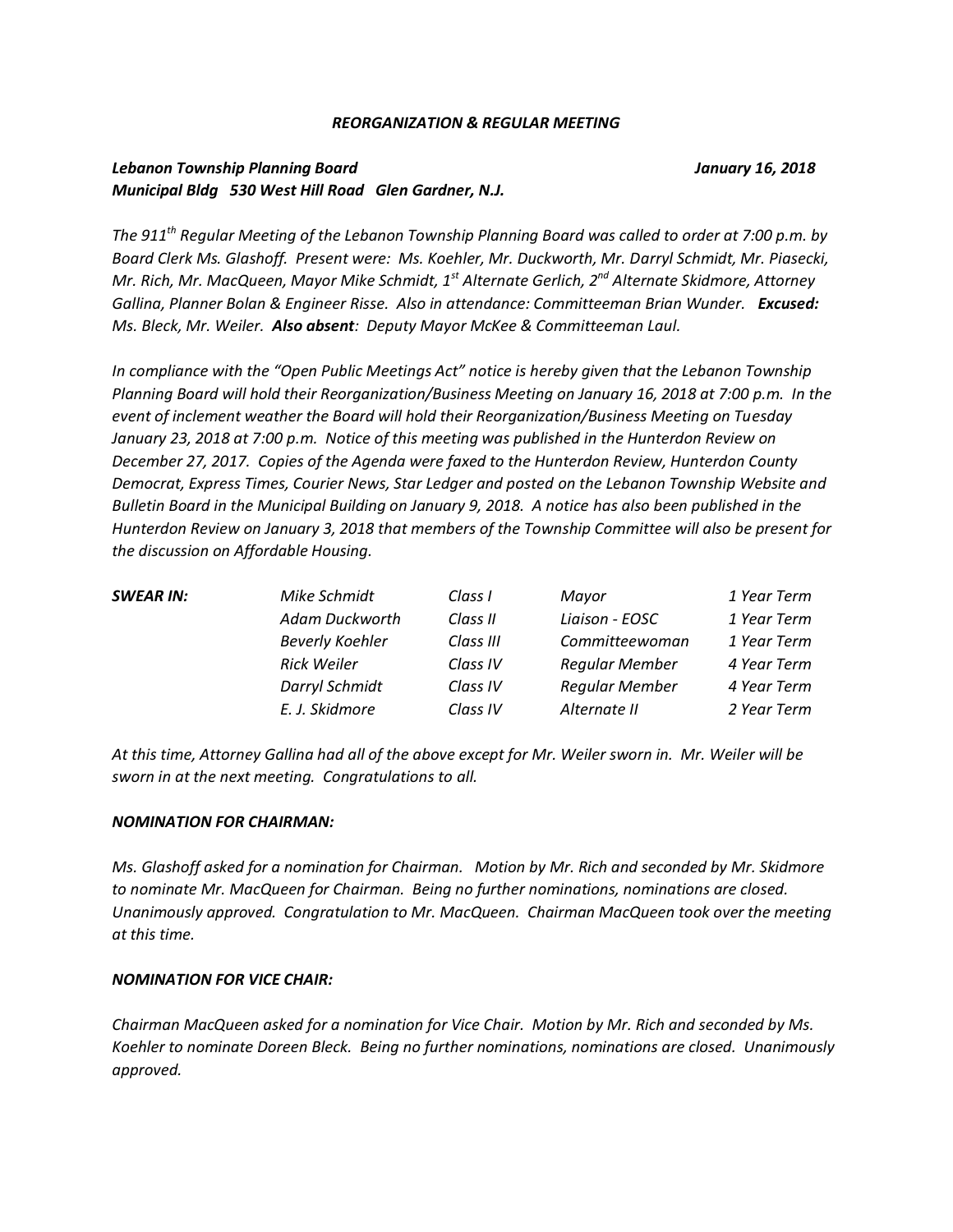#### *NOMINATION FOR SECRETARY:*

*Motion by Mr. Schmidt and seconded by Ms. Koehler to nominate Mr. Gerlich as Secretary. Being no further nominations, nominations are closed. Unanimously approved.*

## *NOMINATION FOR ASSISTANT SECRETARY:*

*Motion by Mr. Gerlich and seconded by Mr. Skidmore to appoint Mr. Weiler as Assistant Secretary. Being no further nominations, nominations are closed. Unanimously approved.*

## *APPOINTMENTS:*

- *a. John Gallina, Esq.*
- *b. Michael Bolan, PP*
- *c. Stephen Risse, Engr. (Bayer/Risse Engrs.)*
- *d. Gail W. Glashoff, Planning Board Clerk*
- *e. Mark Blount, Esq. (Alternate Attorney)*
- *f. James Kyle, PP (Alternate Planner)*
- *g. Jess Symonds, Engr. (Alternate Engineer)*

*Motion by Mr. Gerlich and seconded by Mr. Piasecki to appoint all of the above. Unanimously approved.*

# *ADOPT RESOLUTIONS:*

- *a. Authorizing Agreement for Professional Services*
- *b. Annual Notice Schedule 2018*

*Ms. Glashoff reviewed for the board the Agreement for Professional Services and the Notice Schedule for 2018. Motion by Mr. Rich and seconded by Mr. Gerlich to adopt both resolutions as presented. Unanimously approved. Ms. Glashoff went over the meeting dates with everyone. Motion by Mr. Piasecki and seconded by Ms. Koehler to approve all the dates as presented. Unanimously approved. Ms. Glashoff will email everyone the list of Meeting dates for 2018.*

# *ADOPT RESOLUTION FOR PROFESSIONALS ON PAY TO PLAY:*

*Ms. Glashoff briefly reviewed for the board the resolution on Pay to Play. Motion by Mr. Gerlich and seconded by Mr. Rich to adopt the resolution for professionals on Pay to Play. Unanimously approved.*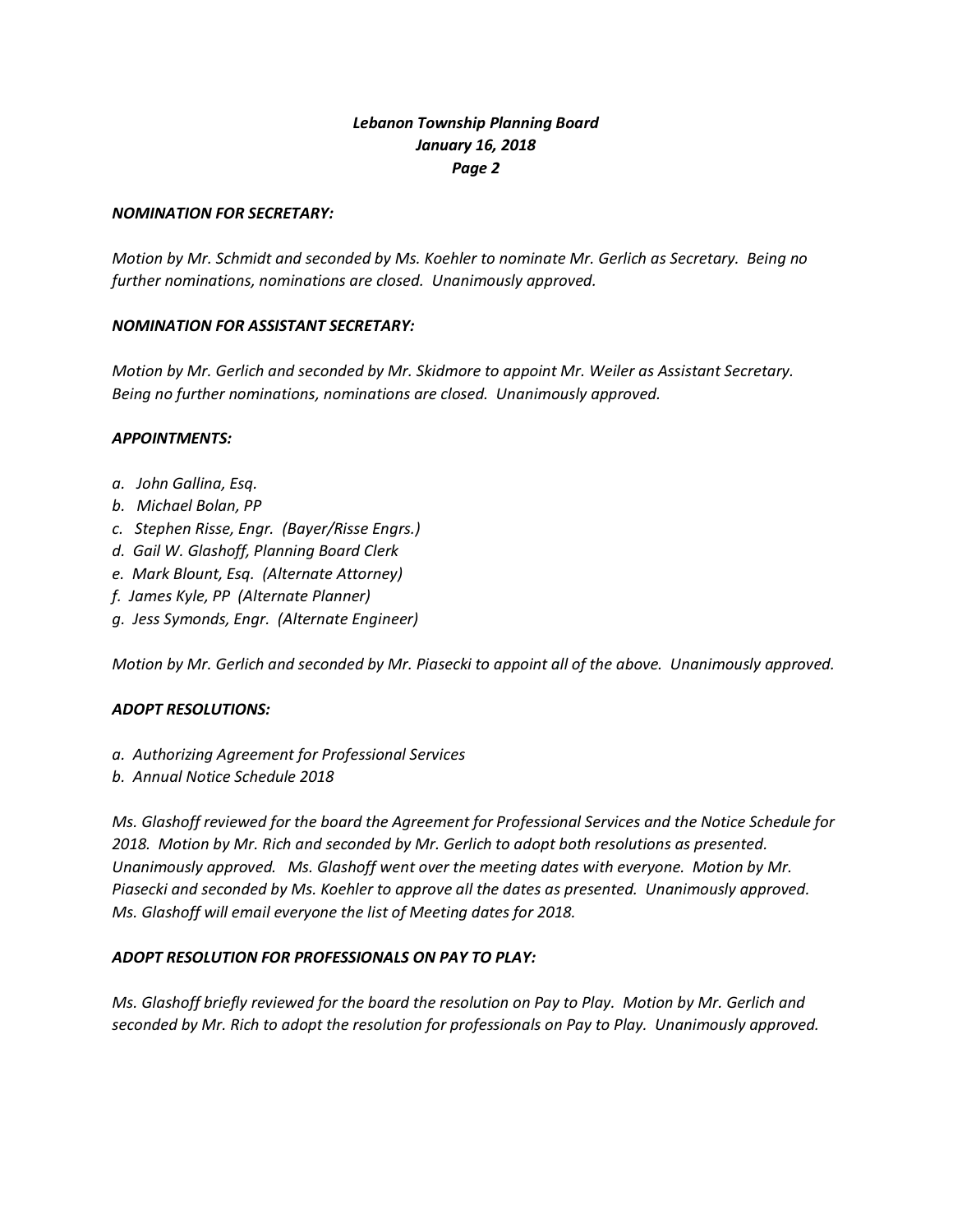## *APPOINT APPLICATION REVIEW COMMITTEE:*

*The following people will be on the Review Committee: Mr. Rich, Ms. Bleck and Mr. Skidmore. Motion by Mr. Piasecki and seconded by Mr. Schmidt to appoint Mr. Rich, Ms. Bleck & Mr. Skidmore to the Review Committee. Unanimously approved.*

## *ADOPT PROFESSIONAL CONTRACTS:*

- *a. John Gallina, Esq.*
- *b. Michael Bolan, PP c. Bayer/Risse Engrs. (Stephen Risse, Engr.) d. Mark Blount, Esq. (Alternate Attorney) e. James Kyle, PP (Alternate Planner) f. Jess Symonds, Engrs. (Alternate Engineer)*

*Ms. Glashoff reviewed each contract noting the only increase was with the Engineers Contract which increased \$2.50 per hour. All others are the same hourly rate as 2017. The only contract not received as yet is Planner Jim Kyle. Motion by Mr. Rich and seconded by Mr. Piasecki to approve/adopt the Professionals Contract. Unanimously approved.* 

# *PRESENTATION OF MINUTES: December 5, 2017 Regular Meeting*

*Motion by Mr. Piasecki and seconded by Mr. Schmidt to approve the minutes as presented. Unanimously approved by those eligible to vote. Abstained: Mayor Schmidt & Ms. Koehler*

*RESOLUTION: a. Open Space & Recreation Plan 2017*

*Motion by Mr. Duckworth and seconded by Mr. Rich to approve the Resolution with corrections.*

| <b>ROLL CALL</b> | <b>Yes</b> : Mr. Duckworth | Mr. Piasecki | <b>Absent:</b> Ms. Bleck      |
|------------------|----------------------------|--------------|-------------------------------|
|                  | Mr. Schmidt                | Mr. Rich     | Mr. Weiler                    |
|                  | Mr. Gerlich                | Mr. MacQueen | <b>Abstain:</b> Mayor Schmidt |
|                  |                            |              | Ms. Koehler                   |
|                  |                            |              | Mr. Skidmore                  |

#### *ITEMS FOR DISCUSSION:*

*a. Affordable Housing – Planner Bolan (Memo included)*

*Planner Bolan reviewed for the board the draft of the Affordable Housing Plan which incorporates the*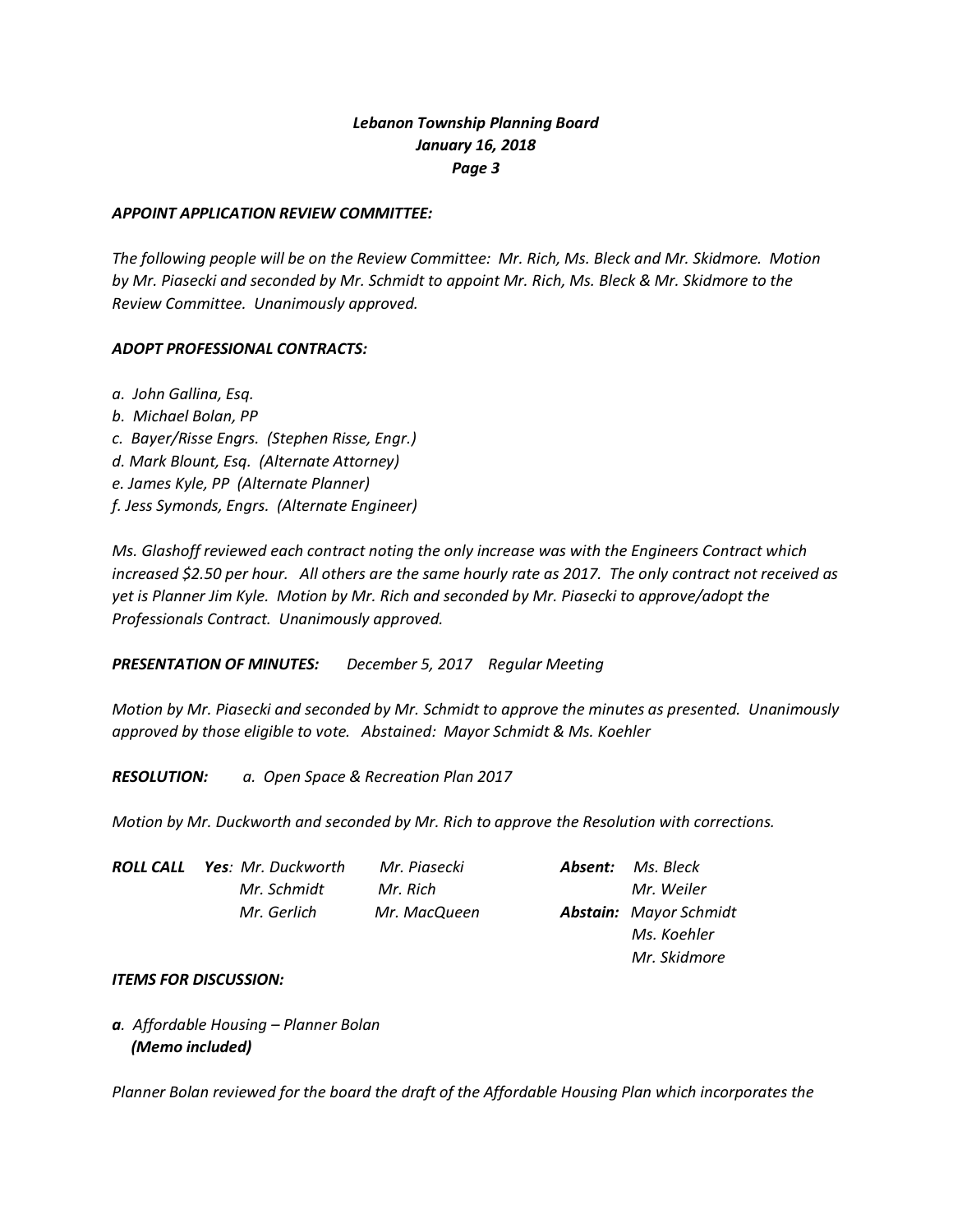*provisions of the Settlement Agreement by the Court. Planner Bolan stated in March 2015, the NJ Supreme Court decided a case referred to as Mount Laurel IV. In the decision the Supreme Court concluded that COAH, the administrative agency charged with the implementation of the N.J. Fair Housing Act, had not fulfilled it's responsibilities. The Supreme Court established a process in Superior Court that a municipality could have its Housing Plan Element & Fair Share Plan approved for consistency with the Fair Housing Act. On July 2, 2015 Lebanon Township filed a Motion for Declaratory Judgment seeking a declaration of its compliance with the Mount Laurel doctrine and the Fair Housing Act of 1985. The Township on August 15, 2017 entered into a Settlement Agreement with the Fair Share Housing Center (FSHC), a Supreme Court designated interested party and through the settlement a defendant in the proceeding to resolve the matter. On September 12, 2017, Judge Thomas Miller conducted a fairness hearing and approved the settlement, concluding that the Settlement Agreement is fair to low and moderate income households and in accordance with the applicable law, the Township's affordable housing obligations pursuant to the Mount Laurel decisions and the Fair Housing Act.* 

*Planner Bolan noted that the Township does not have any unrestricted land or any capacity for sewer to support inclusionary development and is entitled to a durational adjustment according to N.J.A.C.5:93- 4.3. Considering where the Township is located it is unlikely that sewer service will become available within the next 10 years or ever. Highland regulations prevent development of multi-family inclusionary housing.* 

*Planner Bolan stated that Lebanon Township agrees to comply with N.J.A.C. 5:93-4.3(c) which is the requirement to address the remaining Third Round prospective need obligation of 65 units shall be deferred until adequate sewer is made available. The Township has determined that due to Highland regulations, there are no tracts within the Township where zoning for inclusionary development is appropriate. The Township will provide one unit of affordable housing through a market-to-affordable program and another unit through an accessory apartment program. In the event that the Highlands Act regulations are repealed or amended in a significant manner to affect development, the Township will reexamine and if necessary amend its Housing Plan Element and Fair share Plan.*

*At the conclusion of Planner Bolan's summary, the next step is for the Planning Board to hold a public hearing on the amendment to the Master Plan. The Planning Board will hold a public hearing at their next meeting on February 6, 2018 at 7:00 p.m. Ms. Glashoff will put a notice in the Hunterdon Review for the public hearing.*

# *b. Final on 2018 PB Budget*

*The board reviewed the final proposed 2018 budget, motion by Mr. Schmidt and seconded by Mr. Rich to approve the proposed budget and have Ms. Glashoff forward the proposal on to the Township Committee for their consideration. Unanimously approved.*